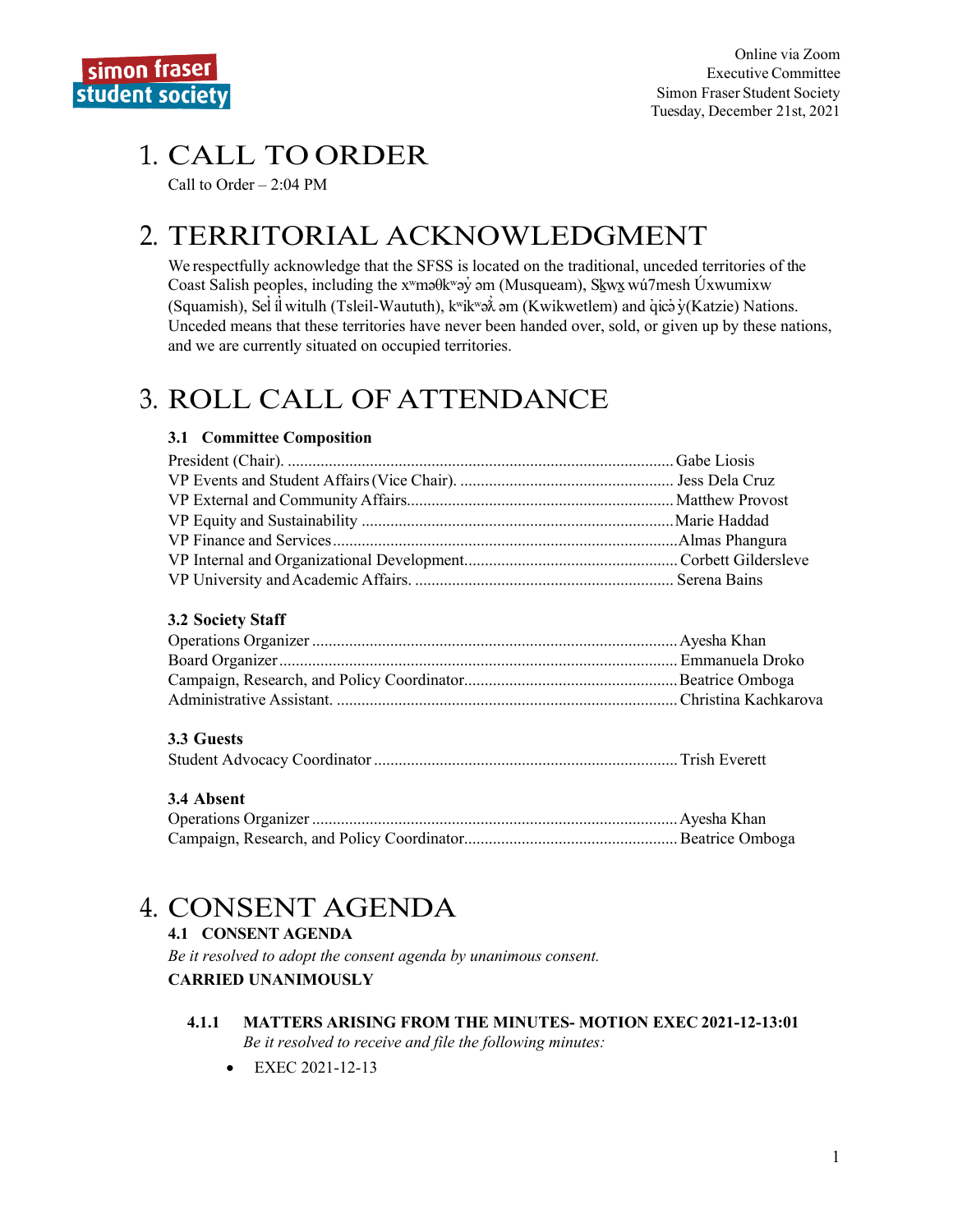## 5. ADOPTION OF THE AGENDA **5.1 MOTION EXEC 2021-12-21:02**

#### **Matthew/Jess**

*Be it resolved to adopt the agenda as presented.*

### **CARRIED UNANIMOUSLY**

- Amended to include Discussion Item 8.1 COVID-19 updates and SFSS
- Amended to include New Business Item 7.3 MSC Generalist Job Description Approval

# 6. REPORT FROM COMMITTEES

• None.

## 7. NEW BUSINESS

#### **7 . 1 We Consulting - Changing Staff Benefits – MOTION EXEC 2021-12-21:03 SUBMITTED BY:** VP Internal & Organizational Development "Corbett Gildersleve"

#### **Corbett/Jess**

*Whereas WE Consulting and Benefits are an organization that focuses on union health and dental plan administration and brokering;*

*Whereas they have presented to the SFSS Executive Committee about their services and supports;*

*Be it resolved that the Executive Committee approves changing our Agent of Record to WE Consulting and Benefits to represent and administer our staff health and dental benefits;*

*Be it further resolved that the Executive Committee task President Gabe Liosis to sign the Letter of Authorization (Agent of Record)*

*Be it further resolved that the Executive Committee task the Operations Organizer to report to the 2022-2023 Executive Committee on the performance and potential renewal of WE Consulting in one year's time.*

#### **CARRIED UNANIMOUSLY**

- VP Internal and Organizational Development explained that this change had been recommended by Ayesha Khan. He mentioned that this proposal had been discussed at a previous Executive meeting but reminded Executive that We Consulting supported organizations with unions in administering their health and dental plans. He added that the contract would last at least on year which is why it had to be approved at the Executive Committee.
- VP External and Community Affairs mentioned that since the change would impact staff, it was important to have a staff perspective.
- VP Internal and Organizational Development suggested writing in a trial period of a year for the agreement between the SFSS and We Consulting and Benefits. He mentioned that the 2022-2023 Executive Committee would have to be made aware of this as they would have to renew the agreement if they chose to do so.
- Ayesha Khan was tasked to follow up with the 2022-2023 Executive Committee on this motion.
- Amended to include "*Be it further resolved that the Executive Committee task the*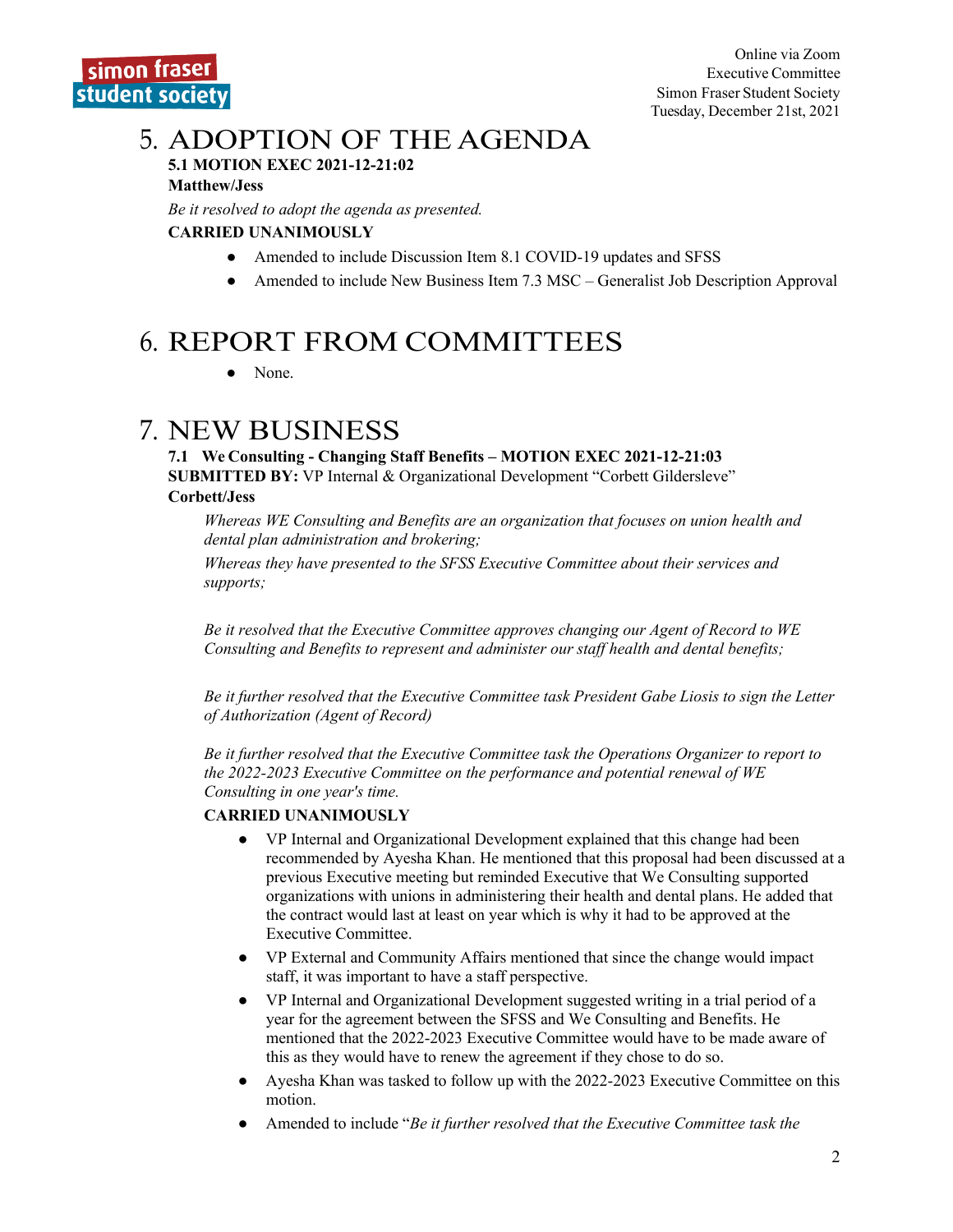

*Operations Organizer to report to the 2022-2023 Executive Committee on the performance and potential renewal of WE Consulting in one year's time*"

#### **7 . 2 Delegating Authority to the President to Appoint Employer Representatives–MOTION EXEC 2021-12-21:04**

**SUBMITTED BY: President "Gabe Liosis"** 

#### **Gabe/Jess**

*Whereas, the SFSS has had to strike many hiring committees during this elected year to fill vacant and new staff positions.*

*Whereas, the Executive Committee approves the appointment of all employer representatives to hiring committees.*

*Whereas, due to various obligations of Executive Officers, there is often lots of switching and dropping of hiring committee obligations, meaning that the Executive Committee must approve each individual hiring committee employer representative change.*

*Whereas, this often hinders a hiring committee's ability to run effectively.*

*Be it resolved that the Executive Committee delegate authority to the President to appoint employer representatives to hiring committees until April 30, 2022.*

*Be it further resolved that the President must put out a call for participation for all new hiring committees to the Executive Committee and/or Council, and that the President must inform the Executive Committee of any changes to existing hiring committee employer representatives as they occur.*

#### **CARRIED UNANIMOUSLY**

- VP Internal and Organizational Development highlighted that due to the abnormally high amount of hiring committees, it would make sense to give the President the power to appoint employer representative to hiring committees. He highlighted that the motion would expire on April 30, 2022, allowing Council and Executive to determine whether it was appropriate for the motion to be renewed.
- President agreed with VP Events and Student Affairs suggestion to have the President announce hiring committee appointments at a meeting for accountability.
- In response to concerns raised by VP Finance and Services, President clarified that Executive Committee was still able to bring a motion to appoint someone to a hiring committee and that the passing of this motion would trump any appointment decisions made by the President.

#### **7 . 3 MSC – Generalist Job Description Approval – Motion EXEC 2021-12-21:05**

**SUBMITTED BY:** VP Internal and Organizational Development "Corbett Gildersleve" **Corbett/Jess**

*Whereas Member Services Coordinators requested bringing back the MSC - Generalist Position to help with capacity issues;*

*Whereas the President, VP Internal and Organizational Development, Operations Organizer, and Building Manager have consulted with the MSCs about the role and changes to it;*

*Be it resolved that the Executive Committee approve the new MSC- Generalist Job Description.* **CARRIED UNANIMOUSLY**

VP Internal and Organizational briefly read over the Generalist job description. As a part time position (21 hours/week), the generalist would be responsible for the management of the Student Centre and provision of front-line services, as well as supporting the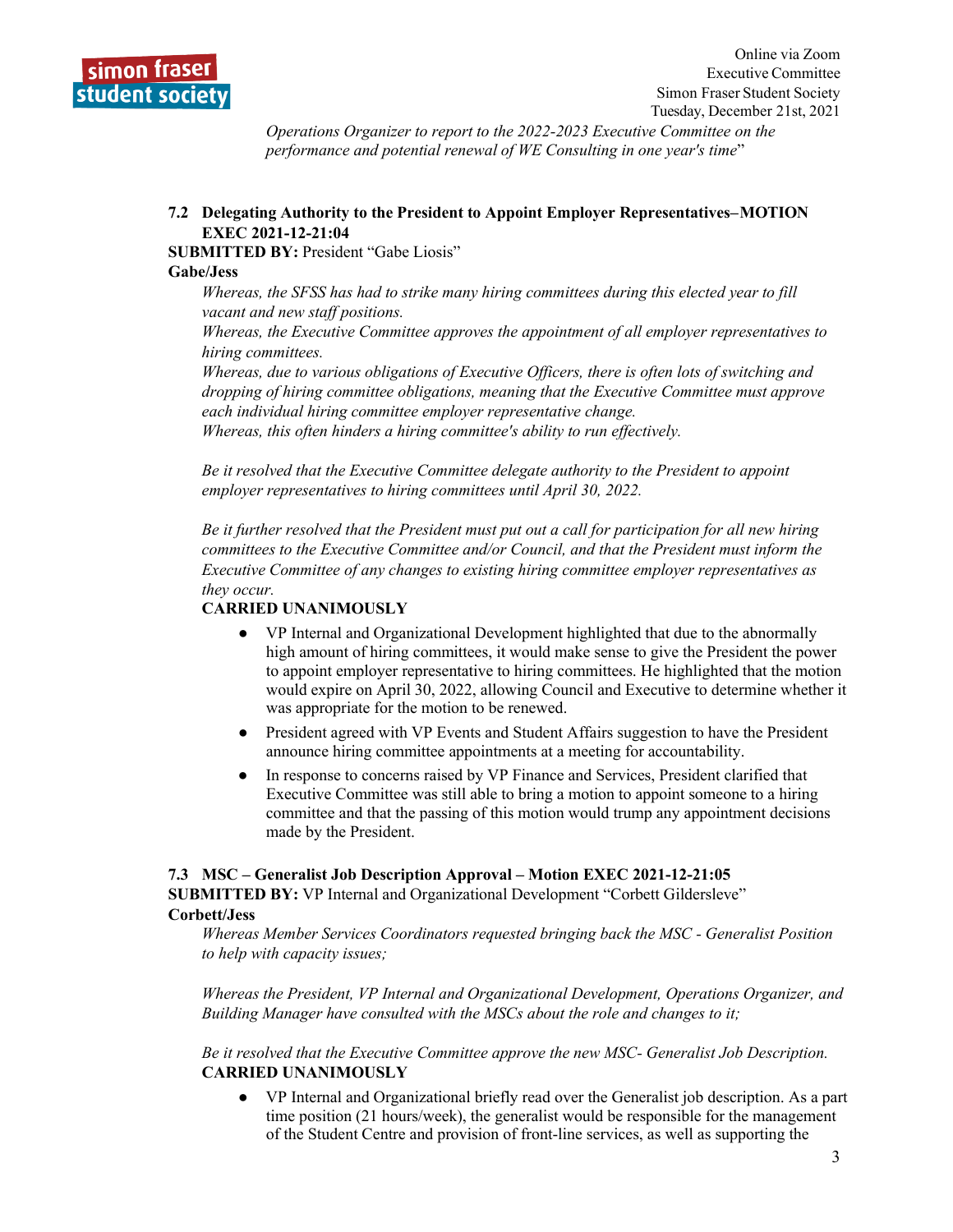

Clubs and Student Union coordinators. Other duties included attending MECS production meetings.

● VP Events and Student thanked staff for advocating for reinstating the Generalist position. She inquired if the hours of this position would include hours past 5pm as that was when she required the most support for her to do her work, but most staff were already gone at this time. She also expressed interest in being on the hiring committee for the position.

# 8. DISCUSSION ITEMS

### **8 . 1 COVID 19 updates and SFSS**

**SUBMITTED BY:** VP Events and Student Affairs "Jess Dela Cruz"

- VP Events and Student Affairs mentioned that there had been new PHO guidelines released over the weekend which did not allow indoor gatherings of any size. She explained that the decision had been made to move Spring 2022 Clubs Days to a remote format. She added that SFU did not currently have a plan to move to remote learning and expected to return to in-person for the foreseeable future.
- VP Events and Student Affairs mentioned that the Event Guidelines had been revised to allow for events to occur in the SUB. These guidelines would be ready by January  $17<sup>th</sup>$ , 2022, but VPESA mentioned she was uncertain if they would follow the PHO guidelines that would be released. She asked for executives to stay connected, highlighting that an emergency working session might need to be called depending on the PHO.
- VP External and Community Affairs explained that he had registered the SFSS to potentially receive free rapid testing kits for non-profit/registered charity organizations and was currently waiting to hear if the SFSS would be approved for this. These rapid tests would be used by Executives and Staff who were in the SUB building.
- VP External and Community Affairs discussed the concerns he had seen from students expressing their hesitancy about returning to in-person education. He mentioned that certain students had expressed concerns over professors who were anti-vaccine and antimask and did not feel comfortable in their classrooms. SFU's lack of answers about the Spring 2022 semester also impacted international students who needed clarity about how to return to Canada.
- Trish Everett explained that there were a lot of ongoing situations with student concerns about in-person exams and mentioned that one professor had been forced to hold an inperson exam by their faculty despite wanting to do it online. Students had genuine fear about coming to campus and writing their exams, and SFU had not been doing enough to alleviate these fears or communicate options about accommodations or accommodations.
- VP Internal and Organizational Development explained that there was a real need to plan for additional layers of protection for students and other possible scenarios that might arise as the situation developed. President agreed, suggesting hosting another meeting with the Executive team and management in order to assess the situation and create a plan on December 29<sup>th</sup>, 2021.
- John Walsh mentioned that SFU had remobilized their pandemic response team, possibly indicating that they were planning for an online start to the Spring 2022 semester but were not releasing it. He mentioned that there would likely be restricted access to campus or operations would be all-remote. He mentioned that he had blocked off rooms in the SUB to allow for single occupancy usage of the rooms. He added that the DSUs should be made aware that no events were able to be hosted and that scheduled in-person events should be cancelled.
- President mentioned that he was not certain if post-secondaries would be closed as the